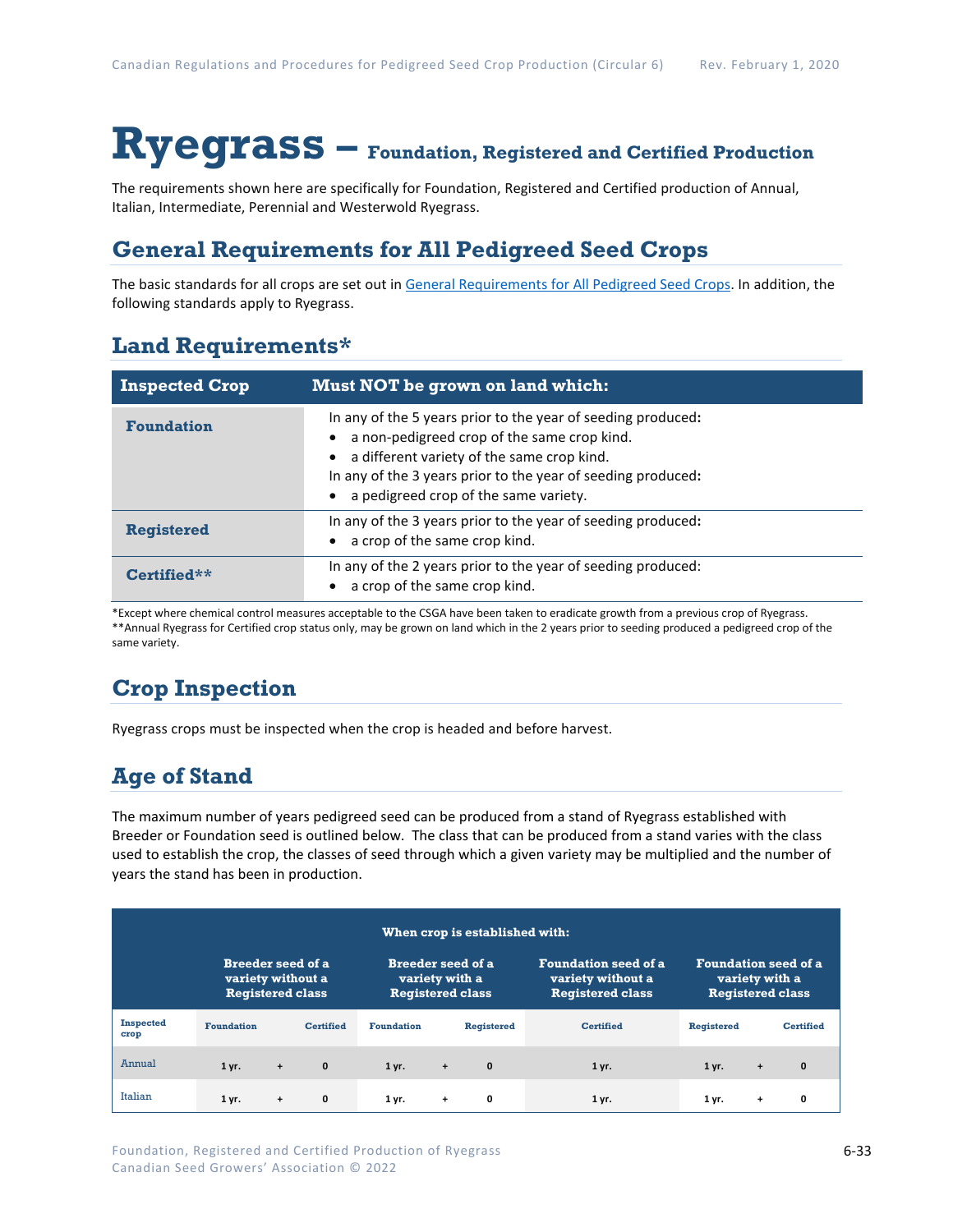| When crop is established with:                                           |                   |                                                                       |                  |                   |                                                                                                                                                         |              |                  |                   |           |                  |
|--------------------------------------------------------------------------|-------------------|-----------------------------------------------------------------------|------------------|-------------------|---------------------------------------------------------------------------------------------------------------------------------------------------------|--------------|------------------|-------------------|-----------|------------------|
| <b>Breeder seed of a</b><br>variety without a<br><b>Registered class</b> |                   | <b>Breeder seed of a</b><br>variety with a<br><b>Registered class</b> |                  |                   | <b>Foundation seed of a</b><br><b>Foundation seed of a</b><br>variety without a<br>variety with a<br><b>Registered class</b><br><b>Registered class</b> |              |                  |                   |           |                  |
| <b>Inspected</b><br>crop                                                 | <b>Foundation</b> |                                                                       | <b>Certified</b> | <b>Foundation</b> |                                                                                                                                                         | Registered   | <b>Certified</b> | <b>Registered</b> |           | <b>Certified</b> |
| Intermediate                                                             | 1 yr.             | $\ddot{}$                                                             | 2 yrs.           | 1 yr.             | $\ddot{}$                                                                                                                                               | 2 yrs.       | 3 yrs.           | 1 yr.             | $+$       | 2 yrs.           |
| Perennial                                                                | 2 yrs.            | $\ddot{}$                                                             | 1 yr.            | 2 yrs.            | $\ddot{}$                                                                                                                                               | 1 yr.        | 3 yrs.           | 2 yrs.            | $\ddot{}$ | 1 yr.            |
| Westerwold                                                               | 1 yr.             | $\ddot{}$                                                             | $\mathbf{0}$     | 1 yr.             | $\ddot{}$                                                                                                                                               | $\mathbf{0}$ | 1 yr.            | 1 yr.             | $+$       | $\mathbf{0}$     |

### **Crop Standards**

#### **Isolation**

The isolation must be reasonably free from plants that may cross pollinate with the inspected crop. The risk to varietal purity posed by plants that may cross pollinate varies depending on area, density, stage of maturity and distance from the inspected crop. These factors will be taken into consideration in determining the pedigreed status of the inspected crop. Not more than 3 plants per square meter, on average, of plants that may cross pollinate with the inspected crop should be in the required isolation adjacent to an inspected crop.

#### Minimum Isolation Distances Required from an Inspected Crop to Other Crops:

#### 1. Varietal Purity **Distance**

 $\mathcal{L}$ 

- a. Inspected pedigreed crop of same variety and class 1 meter (3 feet)
- b. Inspected pedigreed crop of same variety, different class 3 meters (10 feet)
- c. Planted with Certified seed of the same variety **3** meters (10 feet)\*
- d. Different varieties of the same crop kind or non-pedigreed Table below crop of the same crop kind\*\*

\* For Certified crop status only, provided the pedigree of the Certified seed used can be established.

\*\* Annual, Italian, Westerwold, Intermediate and Perennial varieties (of the same ploidy level) may cross-pollinate and are therefore considered the same crop kind.

|                                  | <b>Minimum Isolation Distance</b> |                   |                  |  |  |  |  |  |
|----------------------------------|-----------------------------------|-------------------|------------------|--|--|--|--|--|
| Area of<br><b>Inspected Crop</b> | <b>Foundation</b>                 | <b>Registered</b> | <b>Certified</b> |  |  |  |  |  |
| 5 acres or less                  | 400 m (1312 ft)                   | 300 m (984 ft)    | 150 m (492 ft)   |  |  |  |  |  |
| More than 5 acres                | 300 m (984 ft)                    | 100 m (328 ft)    | 50 m (164 ft)    |  |  |  |  |  |

### 2. Mechanical Purity **Distance 2. Distance**

- a. Fescues, Wheatgrasses 3 meters (10 feet)
- b. Ryegrass variety of a different ploidy level 5 meters (16 feet) 5 meters (16 feet) (i.e. diploid vs tetraploid)